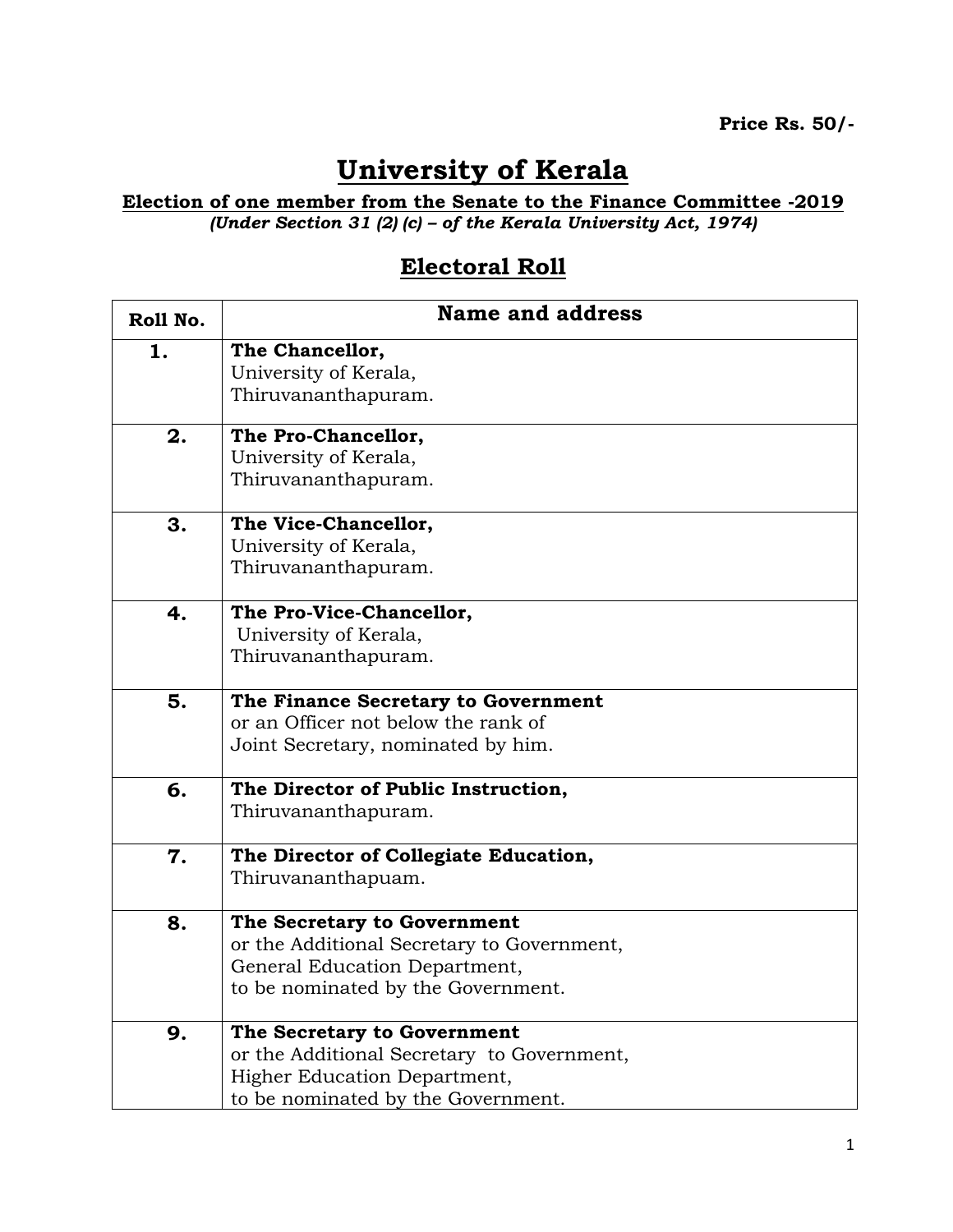| 10. | The Secretary to Government,<br>Information Technology Department<br>or an Officer of the Information - Technology Department,<br>not below the rank of a Joint Secretary, nominated by him. |
|-----|----------------------------------------------------------------------------------------------------------------------------------------------------------------------------------------------|
|     |                                                                                                                                                                                              |
| 11. | The Director of Technical Education,                                                                                                                                                         |
|     | Thiruvananthapuram                                                                                                                                                                           |
| 12. | The Chairman,                                                                                                                                                                                |
|     | State Advisory Board of Education,                                                                                                                                                           |
|     | Thiruvananthapuram.                                                                                                                                                                          |
| 13. | The Mayor of Thiruvananthapuram                                                                                                                                                              |
|     | Corporation of Thiruvananthapuram,                                                                                                                                                           |
|     | Thiruvananthapuram.                                                                                                                                                                          |
| 14. | Dr. Pushpam M                                                                                                                                                                                |
|     | Associate Professor & Head,                                                                                                                                                                  |
|     | Department of Sociology,<br>University of Kerala, Kariavattom,                                                                                                                               |
|     | Thiruvananthapuram                                                                                                                                                                           |
|     |                                                                                                                                                                                              |
| 15. | Dr. G. Prasad<br>Professor & Head,                                                                                                                                                           |
|     | Department of Zoology,                                                                                                                                                                       |
|     | University of Kerala, Kariavattom,                                                                                                                                                           |
|     | Thiruvananthapuram                                                                                                                                                                           |
| 16. | Dr. S. Shifa                                                                                                                                                                                 |
|     | Professor & Head,                                                                                                                                                                            |
|     | Department of Malayalam,<br>University of Kerala, Kariavattom,                                                                                                                               |
|     | Thiruvananthapuram                                                                                                                                                                           |
|     |                                                                                                                                                                                              |
| 17. | Dr. Suresh Singh. G<br>Professor & Head,                                                                                                                                                     |
|     | Department of Mathematics,                                                                                                                                                                   |
|     | University of Kerala, Kariavattom,                                                                                                                                                           |
|     | Thiruvananthapuram                                                                                                                                                                           |
| 18. | Dr. P. Mohanachandran Nair                                                                                                                                                                   |
|     | Professor & Head,                                                                                                                                                                            |
|     | Department of Demography,<br>University of Kerala, Kariavattom,                                                                                                                              |
|     | Thiruvananthapuram                                                                                                                                                                           |
|     |                                                                                                                                                                                              |
|     |                                                                                                                                                                                              |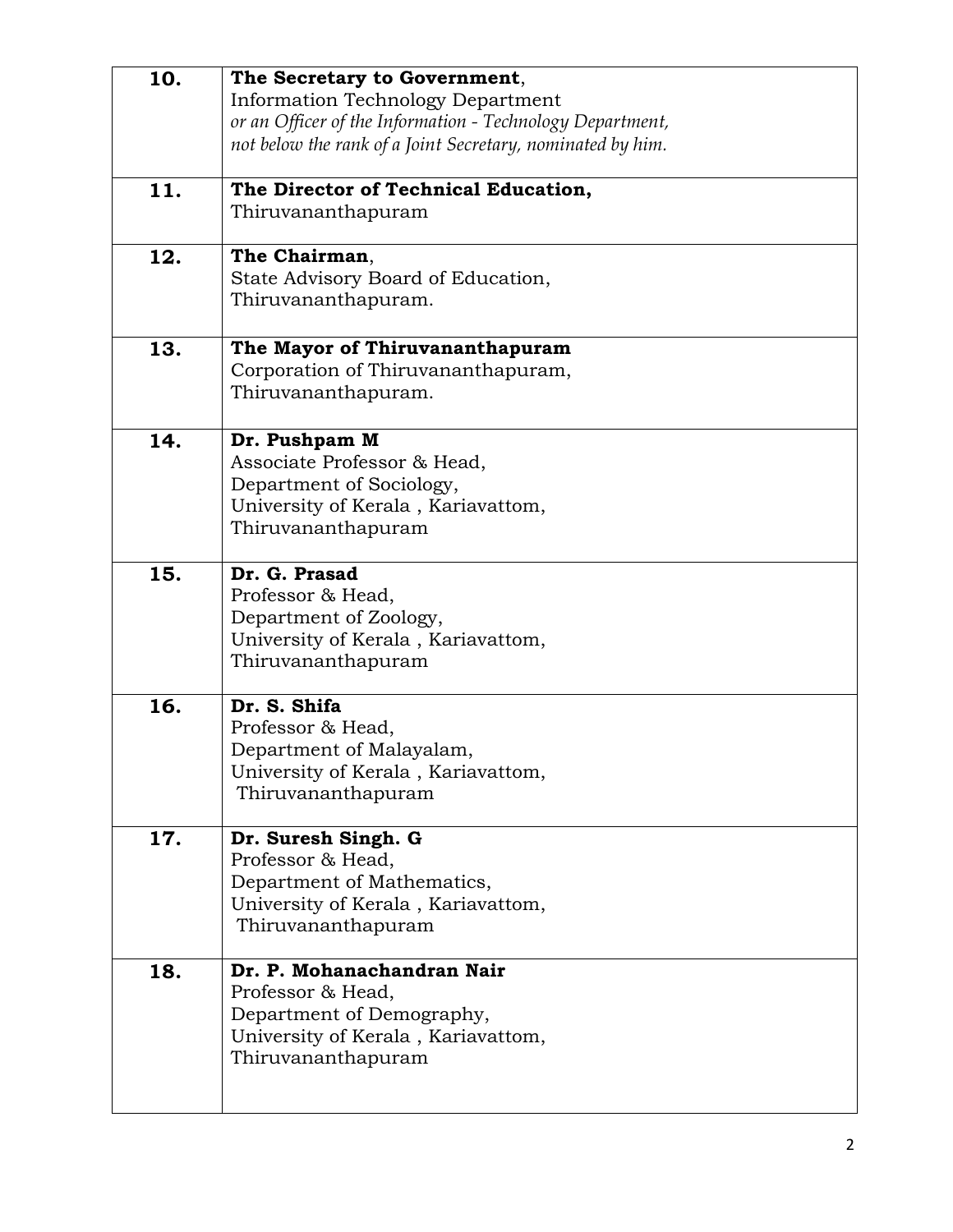| 19. | Dr. C. Satheesh Kumar                      |
|-----|--------------------------------------------|
|     | Associate Professor & Head,                |
|     | Department of Statistics,                  |
|     | University of Kerala,                      |
|     | Kariavattom, Thiruvananthapuram            |
| 20. | Dr. V. Sathish                             |
|     | Associate Professor and Head,              |
|     | Department of History,                     |
|     | University of Kerala,                      |
|     | Kariavattom, Thiruvananthapuram            |
| 21. | Dr. Usha Sujith Nair                       |
|     | Associate Professor,                       |
|     | Lekshmi Bai College of Physical Education, |
|     | University of Kerala,                      |
|     | Kariavattom, Thiruvananthapuram.           |
| 22. | Dr. R. Jayachandran                        |
|     | Professor and Head                         |
|     | Department of Hindi,                       |
|     | University of Kerala.                      |
| 23. | Dr. Shaji Varkey                           |
|     | Associate Professor,                       |
|     | Department of Political Science            |
|     | University of Kerala                       |
|     | Kariavattom, Thiruvananthapuram            |
| 24. | Dr. B. S. Jamuna                           |
|     | Professor and Head                         |
|     | Institute of English,                      |
|     | University of Kerala.                      |
| 25. | <b>Riyas A R</b>                           |
|     | The Chairman, Kerala University Union      |
|     | IInd Year M.A Malayalam                    |
|     | University College, Thiruvananthapuram     |
| 26. | Dr. B. Unnikrishnan Nair                   |
|     | Principal, Govt. College, Kariavattom,     |
|     | Thiruvananthapuram -695 581                |
| 27. | Dr. Thara G.S.                             |
|     | Principal, Govt. College Attingal,         |
|     | Thiruvananthapuram $-695101$               |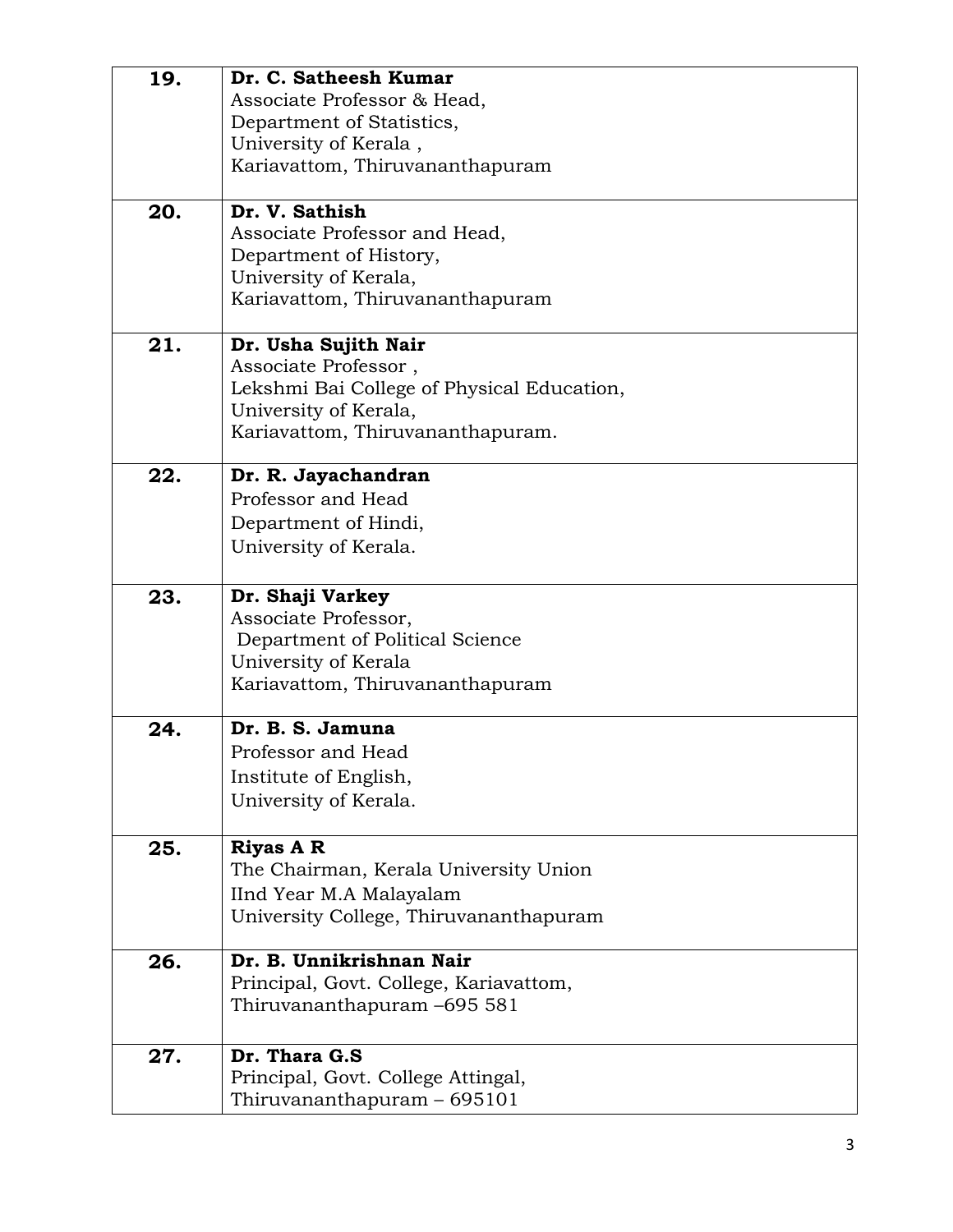| 28. | Dr. V.Gopakumar                                    |
|-----|----------------------------------------------------|
|     | Principal, Government Arts & Science College,      |
|     | Ambalapuzha, Alappuzha-688561                      |
|     |                                                    |
| 29. | Dr. K. S. Anil Kumar                               |
|     | Principal, Sree Ayyappa College,                   |
|     | Eramalikkara, Chengannor,                          |
|     | Alappuzha - 689109.                                |
|     |                                                    |
| 30. | Dr. Mathew V                                       |
|     | Principal, St. Michael's College,                  |
|     | Cherthala, Alappuzha- 688539.                      |
|     |                                                    |
| 31. | Dr. B.Rajendran                                    |
|     | Principal,                                         |
|     | Kerala Institute of Tourism and Travel Studies,    |
|     | Thycadu, Thiruvananthapuram 695014                 |
|     |                                                    |
| 32. | P. Aisha Potti                                     |
|     | Member, Legislative Assembly,                      |
|     | Sreesankaram, Padinjattinkara,                     |
|     | Kottarakkara P.O.,                                 |
|     | Kollam-691 506                                     |
|     |                                                    |
| 33. | <b>Chittayam Gopakumar</b>                         |
|     | Member, Legislative Assembly,                      |
|     | "Shangrila", Konnamankara,                         |
|     | Adoor P.O, Pathanamthitta-691 523.                 |
|     |                                                    |
| 34. | V.Joy                                              |
|     | Member, Legislative Assembly,                      |
|     | "Sadhavanam",                                      |
|     | Near SN Mission Hospital,                          |
|     | Puthanchanda, Varkala P.O.                         |
|     | Thiruvananthapuarm-695 141.                        |
| 35. | R. Rajesh                                          |
|     | Member, Legislative Assembly,                      |
|     | Nalloorkulathil,                                   |
|     | Kollakadavu P.O, Chenganoor,                       |
|     |                                                    |
|     | Alappuzha – 690 509                                |
| 36. | K.S.Sabarinadhan                                   |
|     | Member, Legislative Assembly,                      |
|     | "Abhayam", B-21, Sreerangam Lane,                  |
|     |                                                    |
|     |                                                    |
|     | Sasthamangalam P.O,<br>Thiruvananthapuram-695 010. |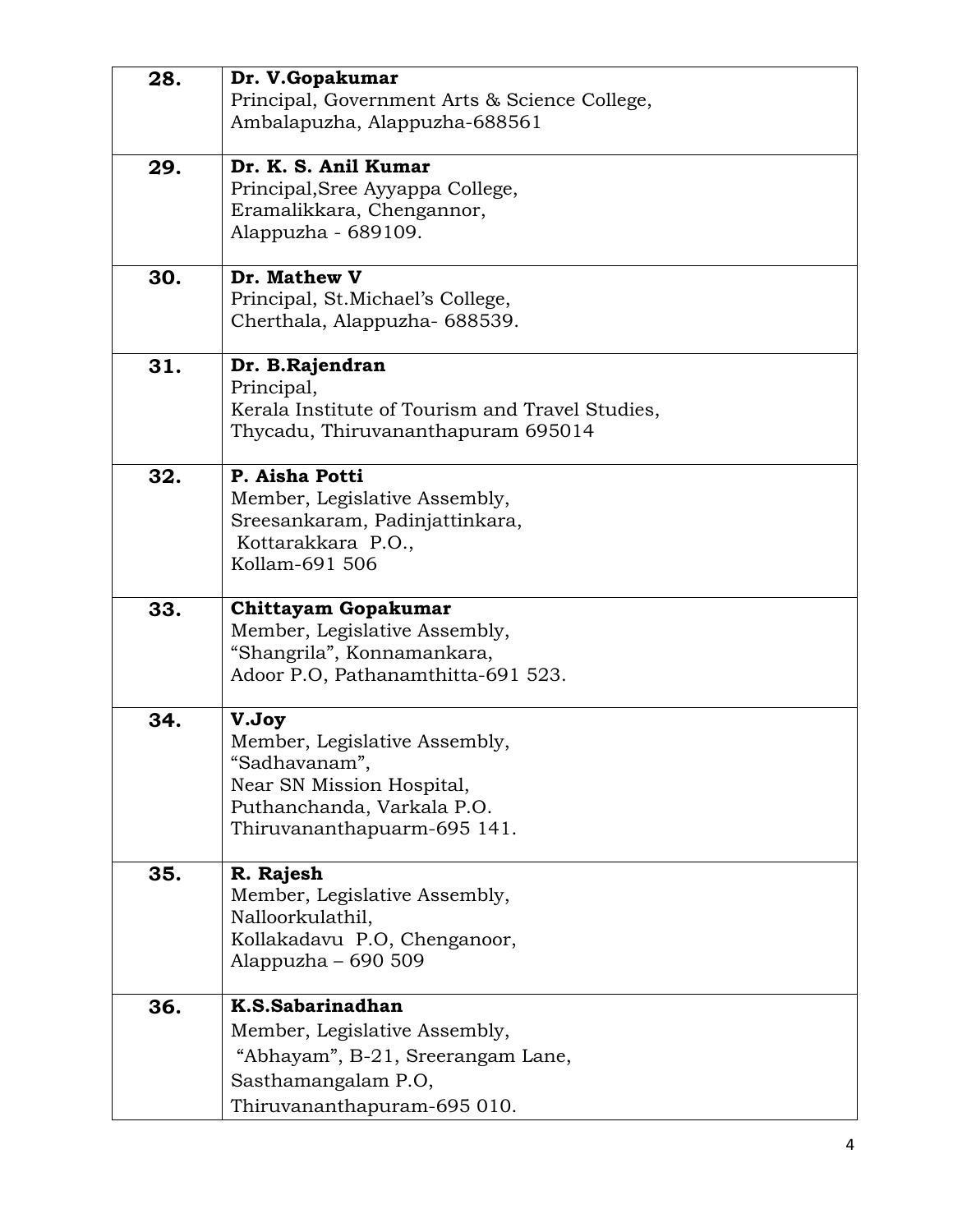| 37. | <b>M.Vincent</b><br>Member, Legislative Assembly,                        |
|-----|--------------------------------------------------------------------------|
|     | Vattavilakom, R.C.Street, Balaramapuram,                                 |
|     | Thiruvananthapuram-695 501.                                              |
| 38. | Dr. Pramod Kiran R.B.                                                    |
|     | Assistant Professor,<br>Dept. of Aquatic Biology and Fisheries,          |
|     | Kariavattom, University of Kerala.                                       |
| 39. | Dr. Helen A.                                                             |
|     | Associate Professor,                                                     |
|     | Dept. of Bio-Chemistry,<br>Kariavattom, University of Kerala.            |
|     |                                                                          |
| 40. | Dr. Nazeeb S                                                             |
|     | Assistant Professor,                                                     |
| 41. | School of Distance Education, Palayam.                                   |
|     | <b>Ajith Kumar.J.N</b><br>Assistant Professor, English,                  |
|     | Govt. College for Women, Vazhuthacaud,                                   |
|     | Thiruvananthapuram.                                                      |
| 42. | Dr. Vishnu V S                                                           |
|     | Assistant Professor, Chemistry,                                          |
|     | Govt. Arts College, Thycaud,<br>Thiruvananthapuram.                      |
|     |                                                                          |
| 43. | Dr. A. Balakrishnan                                                      |
|     | Assistant Professor, History,<br>University College, Thiruvananthapuram. |
|     |                                                                          |
| 44. | Dr. Sabeen.H.M                                                           |
|     | Assistant Professor, Geology,<br>Govt. College, Kariavatttom,            |
|     | Thiruvananthapuram.                                                      |
|     |                                                                          |
| 45. | Jairaj J<br>Assistant Professor, Physical Education                      |
|     | Govt. College, Attingal,                                                 |
|     | Thiruvananthapuram                                                       |
| 46. | Dr. Lakshmi Priya N                                                      |
|     | Assistant Professor, English<br>Mahatma Gandhi College,                  |
|     | Thiruvananthapuram.                                                      |
|     |                                                                          |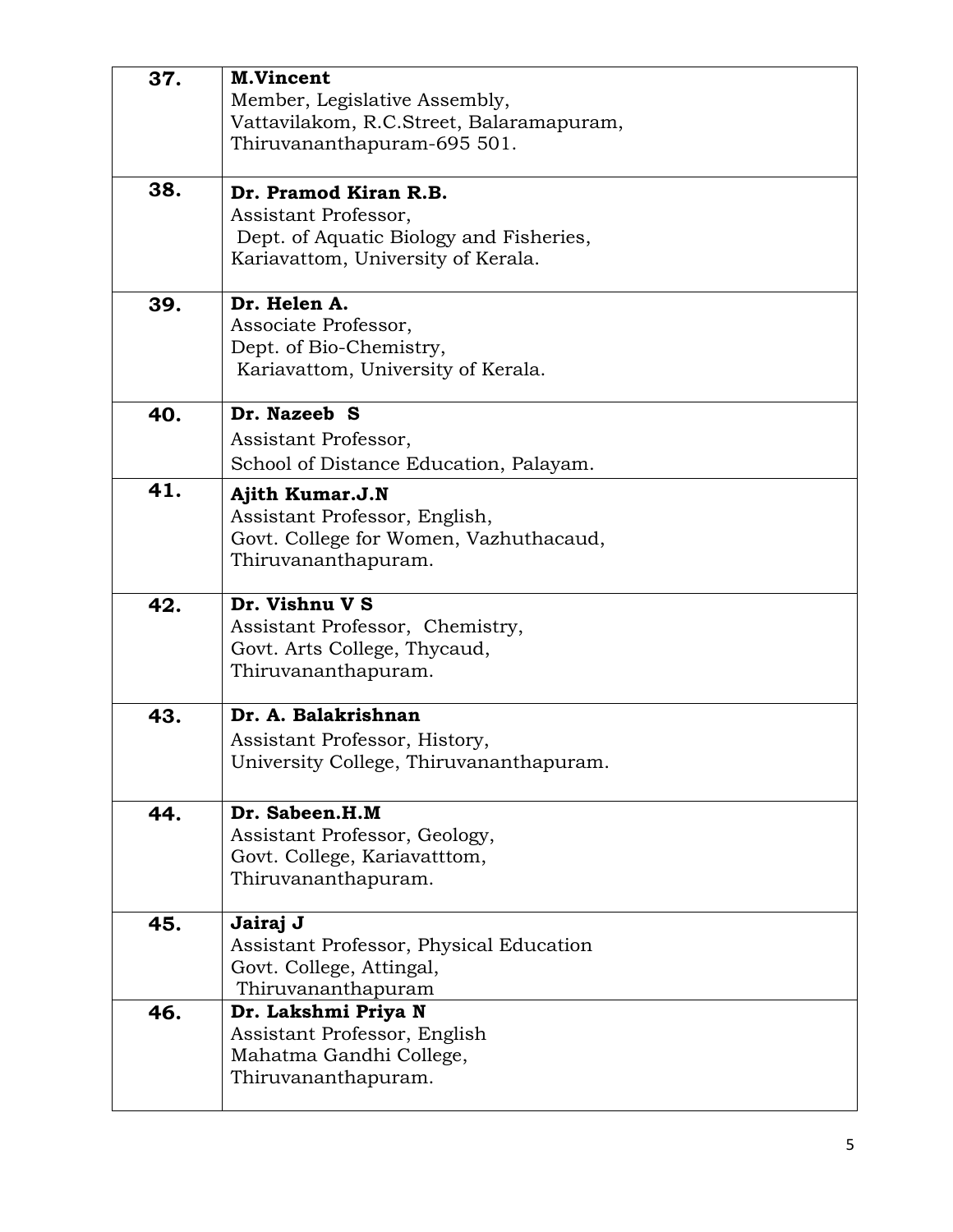| 47. | Dr. Dileep A.S<br>Assistant Professor, Commerce<br>Mahatma Gandhi College,<br>Thiruvananthapuram. |
|-----|---------------------------------------------------------------------------------------------------|
| 48. | Dr. Sam Solomon<br>Associate Professor, Physics<br>Mar Ivanios College,<br>Thiruvananthapuram.    |
| 49. | Dr. Babitha G S<br>Assistant Professor, Zoology,<br>S.N. College, Sivagiri, Varkala.              |
| 50. | Dr. Kavitha. K.R<br>Assistant professor, Botany,<br>S.N. College, Chempazhanthi.                  |
| 51. | R Arunkumar<br>Associate Professor, Physical Education<br>K.S.M.D.B College, Sasthamcottah.       |
| 52. | Dr. Sumi Alex<br>Assistant Professor, Commerce,<br>St. Gregorios College, Kottarakara.            |
| 53. | Dr. M.Vijayan Pillai<br>Associate Professor, Malayalam,<br>NSS College, Nilamel.                  |
| 54. | Dr. Sekaran S<br>Assistant Professor,<br>SN College for Women, Kollam.                            |
| 55. | Sibi C Babu<br>Assistant Professor,<br>St. John's College, Anchal.                                |
| 56. | Dr. Abraham A<br>Assistant Professor, Physics,<br>Christian College,<br>Chengannur.               |
| 57. | Dr. Rani Abhraham<br>Assistant Professor, Chemistry,<br>Christian College,<br>Chengannur.         |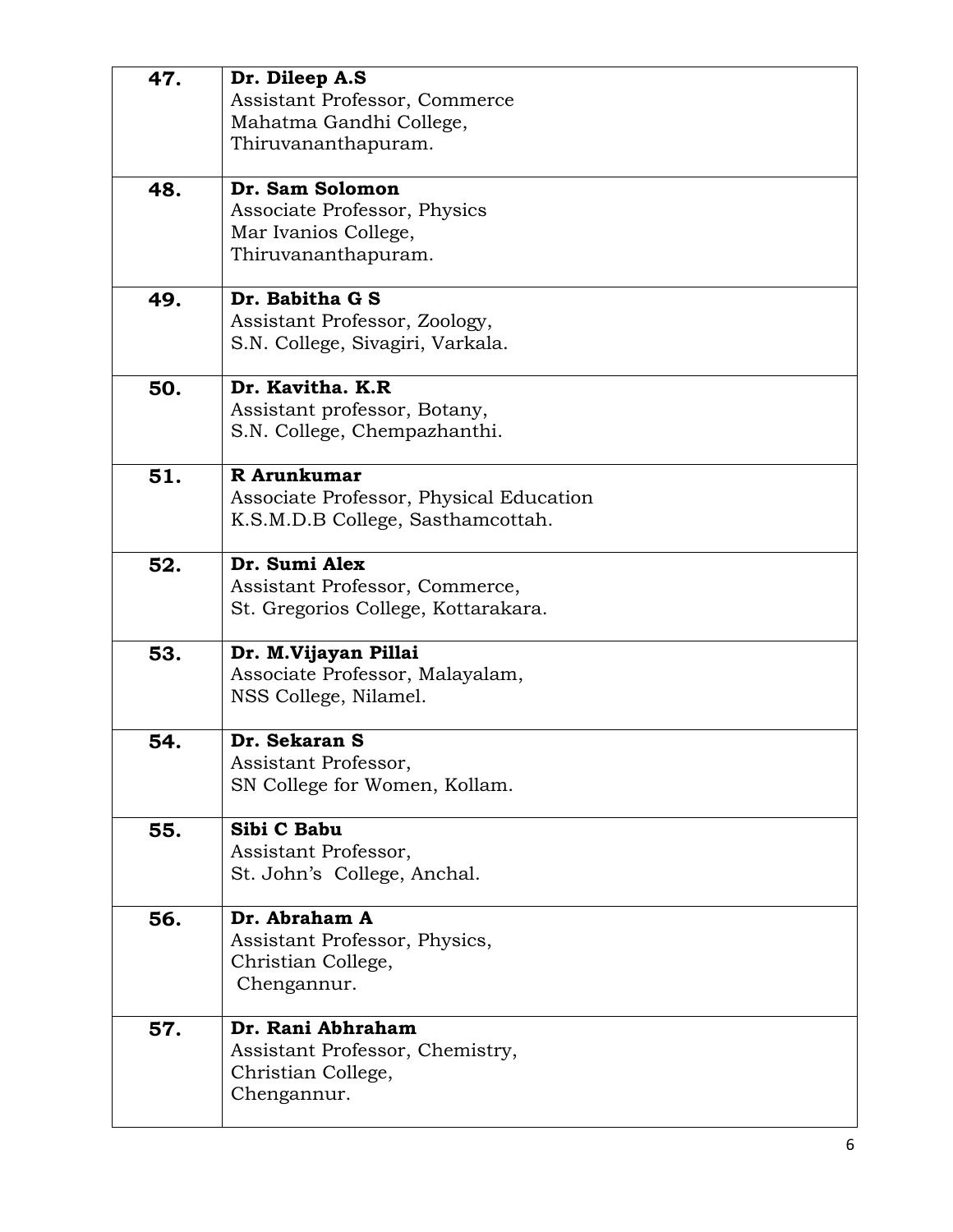| 58. | S. Ajayakumar                                              |
|-----|------------------------------------------------------------|
|     | Assistant Professor, Malayalam,                            |
|     | S.D. College, Alappuzha.                                   |
|     |                                                            |
| 59. | Dr. K. Jayakumar                                           |
|     | Associate Professor, Physical Education,                   |
|     | NSS College, Pandalam.                                     |
|     |                                                            |
| 60. | Shajitha S                                                 |
|     | Assistant Professor, Islamic History                       |
|     | T.K.M College of Arts & Science, Kollam.                   |
|     |                                                            |
| 61. | Sony.P.John                                                |
|     | Assistant Professor, Commerce                              |
|     | Milad-E- Sherief Memorial College,                         |
|     | Kayamkulam.                                                |
|     |                                                            |
| 62. | <b>B P Murali</b>                                          |
|     | Member, District Panchayath,                               |
|     | Thiruvananthapuram,                                        |
|     | Mampazhikathu Veedu, Pullayil PO,                          |
|     | Kilimannoor, Thiruvananthapuram District.                  |
|     |                                                            |
| 63. | Aneppil Dr. D Sujith                                       |
|     | Kollam Corporation                                         |
|     | Aneppil Veedu, Kangathumukku,                              |
|     | Tirumullavaram, PO Kollam,<br>Kollam District.             |
|     |                                                            |
| 64. | <b>B. Sathi Kumari</b>                                     |
|     | Member, Pathanamthitta, Dist. Panchayath                   |
|     | Nellikkunnil, Ananda Bhavan Ikkad,                         |
|     | Kodumon.P.O. Pathanamthitta District.                      |
|     |                                                            |
| 65. | Viswan Padanilam                                           |
|     | Alappuzha District Panchayath                              |
|     | Noorukodipadeetathil, Padanilam. P.O.                      |
|     | Alappuzha District.                                        |
|     |                                                            |
| 66. | V. Sivankutty                                              |
|     | Skilled Workers Union (CITU)                               |
|     | T.C 21/731, Nedunkavu,<br>Karamana P.O, Thiruvananthapuram |
|     |                                                            |
| 67. | Bijukumar G,                                               |
|     | Section Officer (Hr.Gr),                                   |
|     | University Office, Thiruvananthapuram                      |
|     |                                                            |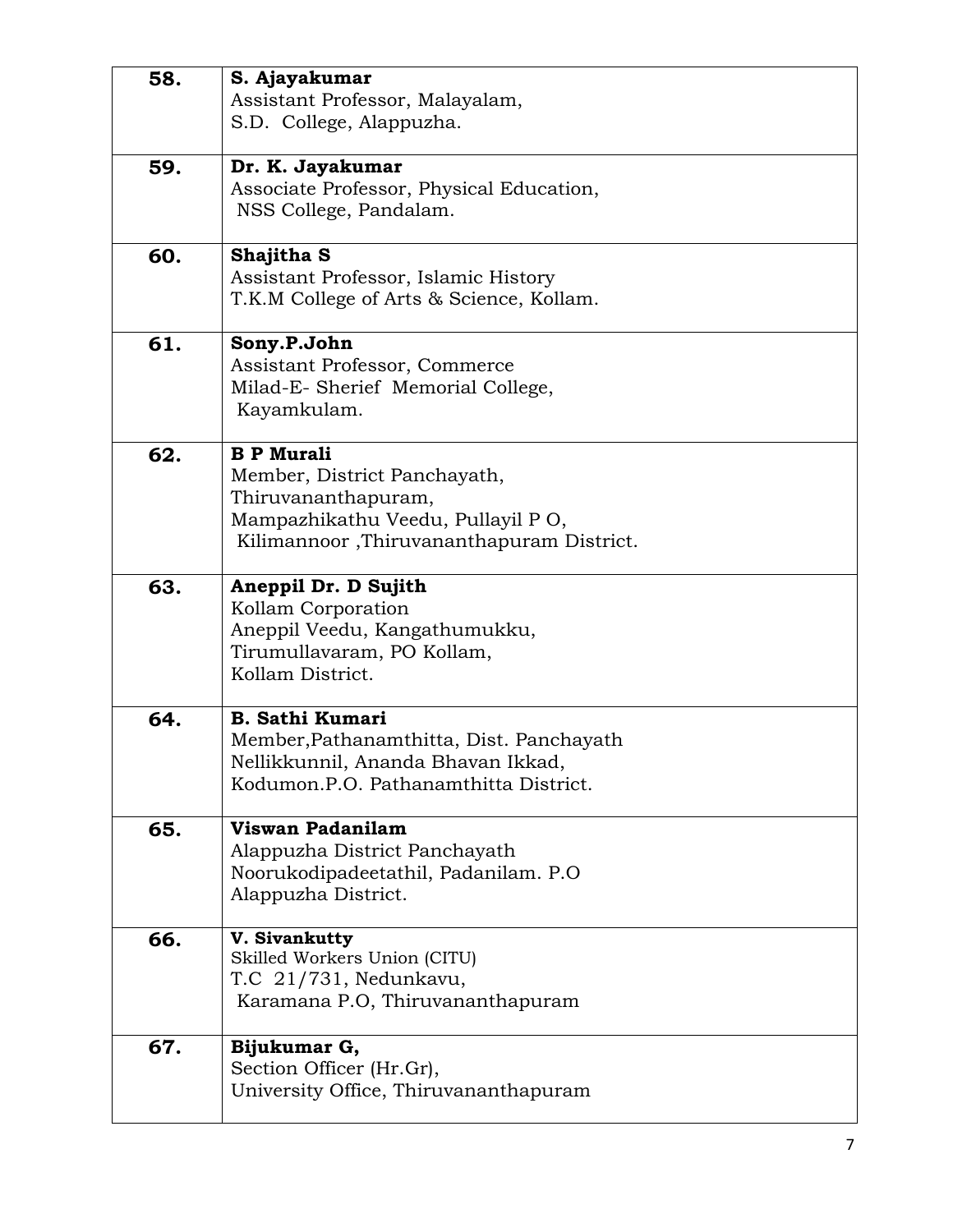| 68. | Anilkumar R.                                    |
|-----|-------------------------------------------------|
|     | Attender, Govt. Sanskrit College,               |
|     | Thiruvananthapuram                              |
|     |                                                 |
| 69. | Osbon.Y                                         |
|     | Lab Assistant, FMN College, Kollam              |
|     |                                                 |
| 70. | S. Jayaram                                      |
|     | Lab Assistant, TKMM College,                    |
|     | Nangiarkulangara                                |
|     |                                                 |
| 71. | <b>Aby Shinu</b>                                |
|     | IV Sem 3 Year LLB                               |
|     | Kerala Law Academy Law College,                 |
|     | Peroorkkada, Thiruvananthapuram.                |
|     |                                                 |
| 72. | <b>Akshay A A</b>                               |
|     | S4 Economics, Bishop Moore College,             |
|     | Mavelikkara, Alappuzha.                         |
| 73. | Anagha A S                                      |
|     | Ph.D Department of Hindi                        |
|     | Kariyavattom Campus,                            |
|     | University of Kerala.                           |
|     |                                                 |
| 74. | Krishnendu R                                    |
|     | B.Com, Milad-E-Sherief Memorial College,        |
|     | Kayamkulam.                                     |
|     |                                                 |
| 75. | <b>Mohammed Yaseen</b>                          |
|     | S <sub>2</sub> M.Com Finance                    |
|     | Sree Narayana Guru College of Advanced Studies, |
|     | Cherthala                                       |
|     |                                                 |
| 76. | <b>Nithin S</b>                                 |
|     | First Semester B.Ed Physical Science            |
|     | Millath College of Teacher Education,           |
|     | Sooranad, Kollam.                               |
| 77. | Pavithra U                                      |
|     | II M.Com, Milad-E-Sherief Memorial College,     |
|     | Kayamkulam.                                     |
|     |                                                 |
| 78. | Rahul A Rajan                                   |
|     | <b>S2 BBA LLB</b>                               |
|     | CSI Institute of Legal Studies,                 |
|     | Cheruvarakonam, Parassala.                      |
|     |                                                 |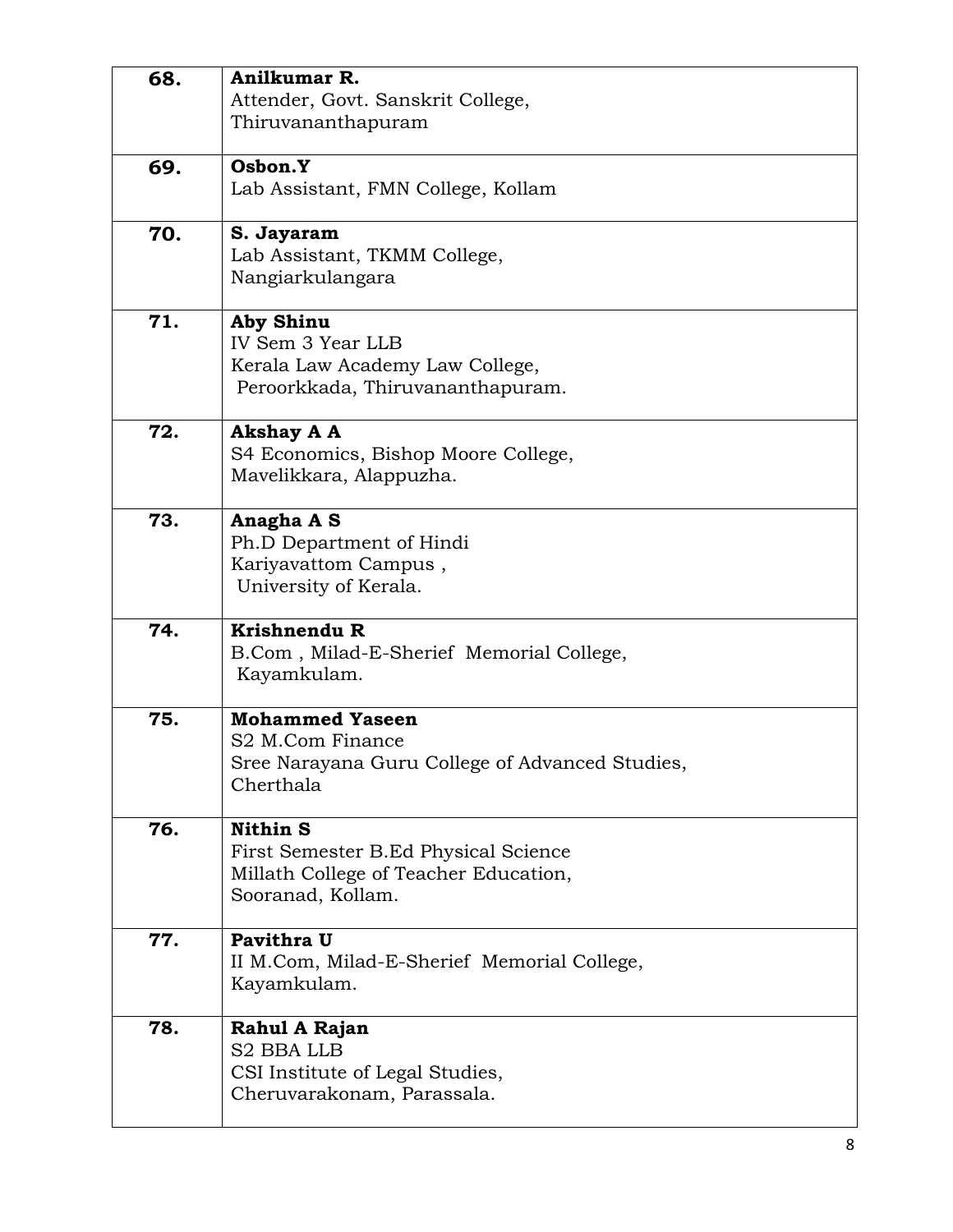| 79. | <b>Rahul R</b>                                |
|-----|-----------------------------------------------|
|     | 8 <sup>th</sup> Semester 5 Year B.A LLB       |
|     | Kerala Law Academy Law College,               |
|     |                                               |
|     | Peroorkkada, Thiruvananthapuram.              |
|     |                                               |
| 80. | Sijith S                                      |
|     | First Semester B.Ed Natural Science           |
|     | PTM College of Education, Maruthoorkonam.     |
|     |                                               |
| 81. | Sri. Suresh Babu R.S.                         |
|     | Headmaster, Govt. Model Boys HSS,             |
|     | Thycaud P.O., Thiruvananthapuram $-14$        |
|     |                                               |
| 82. | Smt. Yamuna Devi T.S,                         |
|     | Principal, Govt.PPTTI Cotton Hill,            |
|     | Thiruvananthapuram $-10$ .                    |
|     |                                               |
| 83. | Sri. Harikumar G.K,                           |
|     | HSST Junior Physics CPHSS Kuttikkadu,         |
|     | Kadakkal, (Radha Madavam,                     |
|     |                                               |
|     | Ummannoor P.O,                                |
|     | Kottarakkara, Kollam – 691 520).              |
|     |                                               |
| 84. | Sri. Ajayakumar. V                            |
|     | HSA Malayalam. GHSS Palayamkunnu,             |
|     | Varkkala.                                     |
|     |                                               |
| 85. | Dr. Vinodkumar T.G.Nair                       |
|     | Senior Scientist, TBGRI, Palode.              |
|     |                                               |
| 86. | Sri. Shaik. P. Harriz.                        |
|     | Chairman,                                     |
|     | PA Hariz Foundation & Joint Secretary,        |
|     | MSM Trust, Kayamkulam                         |
|     |                                               |
|     | (Puthenpurayil House,                         |
|     | Kayamkulam, Alappuzha).                       |
|     |                                               |
| 87. | Sri. Joy Sukumaran,                           |
|     | Coir Flex Export Pvt.Ltd.,                    |
|     | Joy Bhavan, Pattanakkad P.O.,                 |
|     | Cherthala,. Alappuzh                          |
|     |                                               |
| 88. | Sri. Patmakumar G.,                           |
|     | Proprietor, Capital Color Park Digital Press, |
|     | Kollam & Karunagappally                       |
|     |                                               |
|     | (Harichandanam, Alumpeedika P.O,              |
|     | Karunagappally, Kollam - 690 547).            |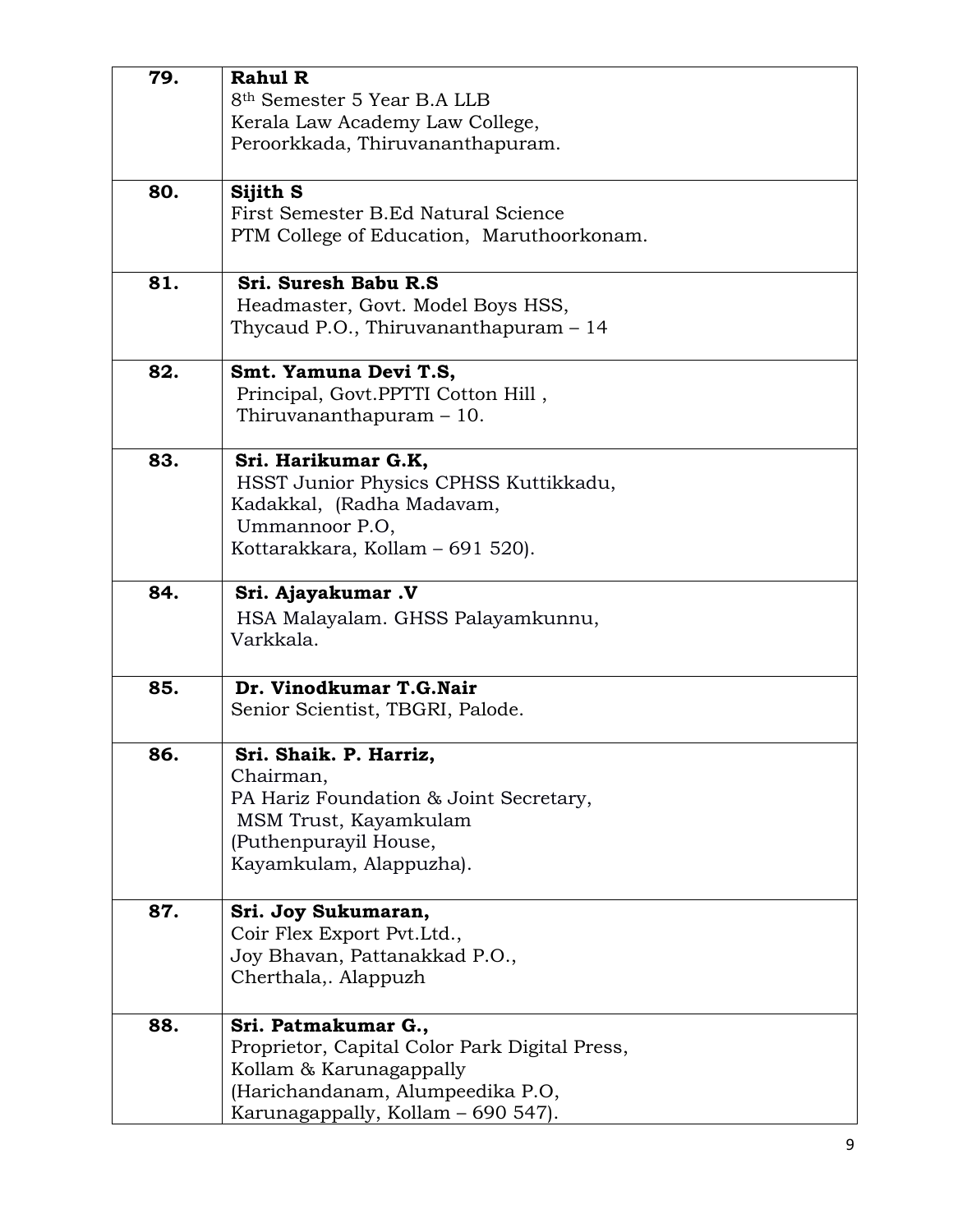| 89. | Prof.A.M.Unnikrishnan,                                                    |
|-----|---------------------------------------------------------------------------|
|     | Professor of Malayalam.                                                   |
|     | University of Kerala.                                                     |
| 90. | Dr.N.P.Chandrasekharan,                                                   |
|     | Director, News Malayalam Communication,                                   |
|     | University P.O.                                                           |
|     | (Rithuharam, Kanjirampara P.O.,                                           |
|     | Thiruvananthapuram).                                                      |
| 91. | Adv.Muralidharan Pillai G.,                                               |
|     | Kizhakkumbhagathu Koivila,                                                |
|     | Koivila P.O., Kollam - 691 590.                                           |
| 92. | Adv.B.Balachandran,                                                       |
|     | Parayattukonam, Pirappancode,                                             |
|     | Venjaramoodu, Thiruvananthapuram.                                         |
| 93. | Dr.P.Asokan,                                                              |
|     | SP Fort Hospital, Fort,                                                   |
|     | Thiruvananthapuram - 695 023.                                             |
| 94. | Athira P.,                                                                |
|     | M.A Malayalam.                                                            |
|     | University of Kerala, Kariavattom.                                        |
|     | (Thottathil Melathil Veedu,                                               |
|     | Mukkoodu P.O., Kundara, Mulavana,                                         |
|     | Mukkoodu, Kollam - 691 503).                                              |
| 95. | Ascharya D.,                                                              |
|     | MSc Statistics. Govt. Arts College,                                       |
|     | Thycaud, Thiruvananthapuram.                                              |
|     | (Lalith, T.C 27/1895(1), CRA 15,<br>Vanchiyoor, Convent Road, Vanchiyoor, |
|     | Thiruvananthapuram – 695 035).                                            |
|     |                                                                           |
| 96. | Krishna Ajith,                                                            |
|     | II Year B.A English,                                                      |
|     | Mar Ivanious College, Nalanchira,<br>Thiruvananthapuram                   |
|     | (Flat No.6a, Nikunjam, Palm Groove,                                       |
|     | Opp. Lulu Mall, Near Perfect Honda, Venpalavattom,                        |
|     | Anayara P.O., Thiruvananthapuram - 695 029).                              |
| 97. | Adv. K.H. Babujan                                                         |
|     | Abhayam, Evoor South,                                                     |
|     | Keerikkad P.O, Alappuzha-690508.                                          |